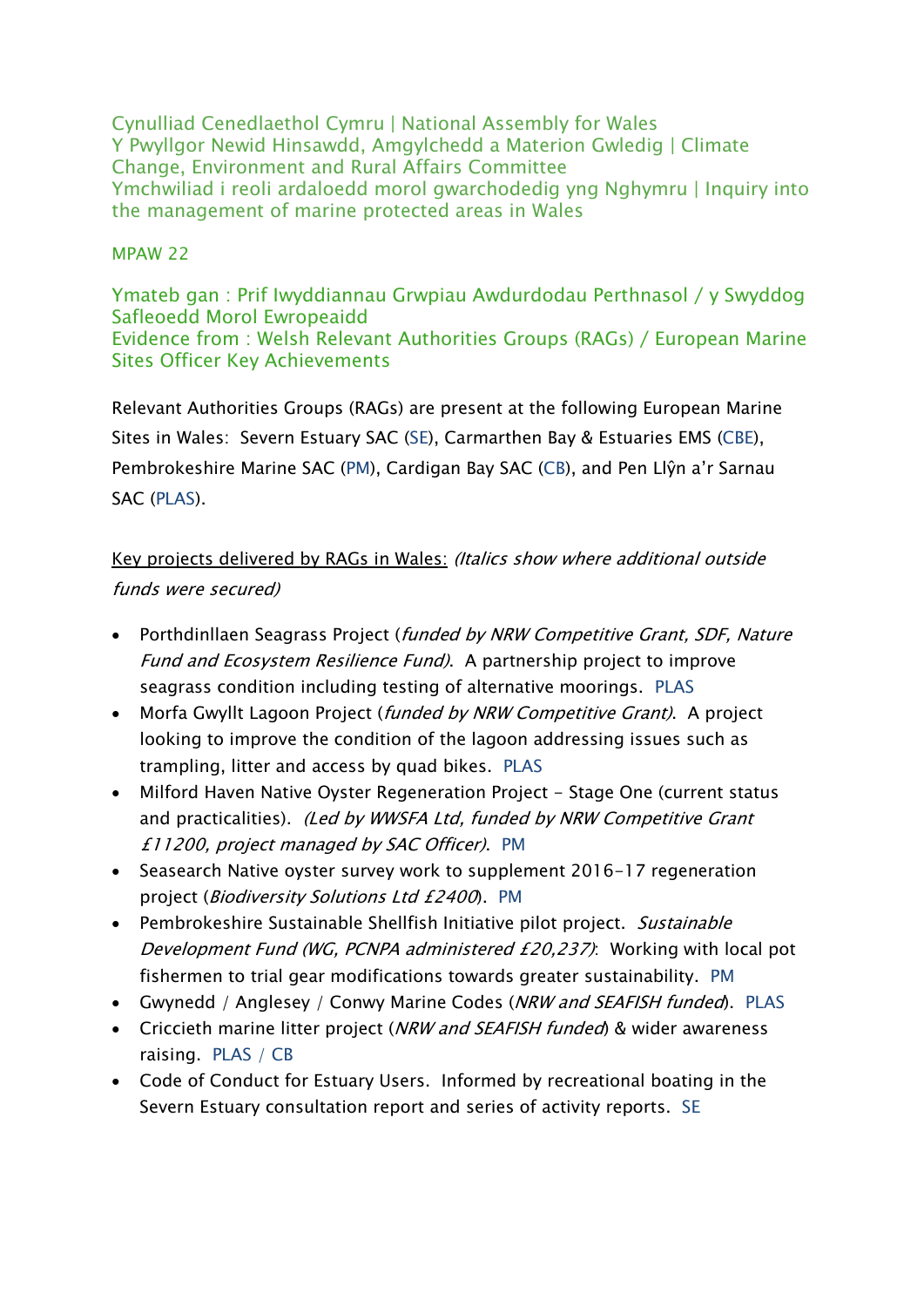- Development of good practice guidance notes, such as "Sharing the Severn Estuary - its wildlife and you" and "Archaeological Activities and the Severn Estuary European Marine Site". SE
- Marine Environmental Education programme for schools. CB
- Seashore education pack. CB
- Public events calendar including Dolphin Watch and Seashore Safaris. CB / PLAS
- Awareness raising outputs including published guidance on rock pooling and crabbing, and seal watching. CB
- Guidelines for sustainable intertidal bait and seaweed collection. Resilient Ecosystems Fund (WG, £26,217). The project produced reports detailing a legislative review and review of impacts across Wales. PM
- Provision of visitor buoys to encourage and increase code compliance for the Waterway Sensitive Zone voluntary agreement. Nature Fund (WG, through partnership working with PLAS). PM /PLAS
- Considerable information transfer to NRW to allow production of the N2K LIFE Prioritised Improvement Plans for the SACs and relevant Thematic Action Plans. SE, CBE, PM, CB, PLAS
- Liŷn Marine Ecosystems project in partnership with WFA. (NRW and SEAFISH funded, project managed by the SAC Officer). PLAS
- Schools marine awareness road show project. (Sustainable Development Fund £2,400). Continued for 2 more years and broadened to  $KSI + 2$  funded through the RAG and the *Darwin Initiative*. PM
- Instigation of voluntary Pembrokeshire Marine Code and subsequent development with PCF. PM
- Plans and Projects Inventory held online at Wales Activity Mapping (an organised repository where managers and potential developers can easily access information to help inform Habitats Regulations Assessments). PM
- Bait digging voluntary code of conduct (including provision of signage) at The Gann to reduce impacts on SAC features. PM
- Cardigan Bay recreational boating code of conduct. CB
- Milford Haven Waterway sensitive habitat zonation voluntary code of conduct to protect maerl and seagrass beds. PM
- Otter habitat surveys and management recommendations. CBE, PM
- Project mapping the presence of the invasive non-native Chinese mitten crab. PLAS
- Living Coasts Living Seas (*European Community Interreg funded project* £151,000) developing methods of community awareness raising. PLAS
- "Turning Tide" marine litter project (KWT Tidy Towns funding  $\sim$ £10,000). PLAS
- Development of methods to facilitate volunteer recording of marine and coastal activity data. CBE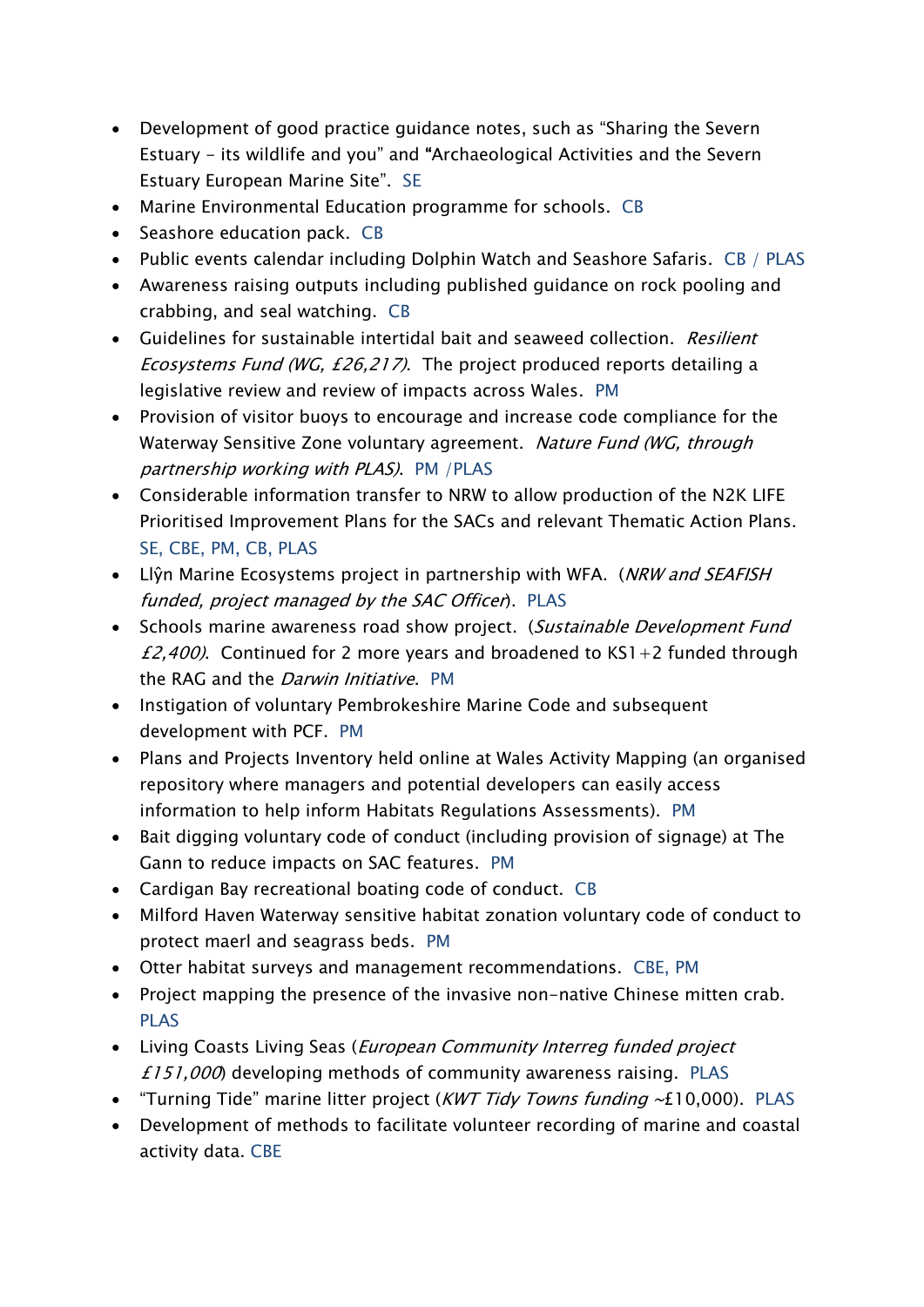#### Additional key pieces of "routine" work for all RAGs

- Production of management documentation including joint management schemes for all sites where RAGs are located (Severn Estuary 2004 and later reviewed, Carmarthen Bay & Estuaries 2013, Pembrokeshire Marine 2008, Cardigan Bay 2001 through LIFE UK SACs Project and later reviewed, Pen Llyn a'r Sarnau 2001 through LIFE UK SACs Project and later reviewed).
- Annual reporting which demonstrates continual appraisal of management actions and prioritisation of the RAG work programme.
- General awareness raising about the SAC, local marine life, site issues and site management (through the SAC websites, interpretation materials, media, talks, ad hoc enquiries…) leading to an increased appreciation for the site and increased probability that stakeholders will contribute to and accept management options.
- Increased and better communication and improved working relationships with stakeholders leading to greater opportunities for partnership working as well as improving knowledge of the site.
- Input to national level work in order to improve consistency and help inform policy and decision making.
- Occasional EMS Officer assistance to CCW/NRW for SAC monitoring and assistance in marine related work for all other RAG members.
- The simple act of having a RAG partnership and holding regular meetings ensures a more efficient and successful working relationship between RAs. Personal relationships are improved through regular contact and minor concerns can be aired and resolved before they become issues. Examples include informal 'heads-up' about possible plans/projects with resultant mitigating action to reduce future workloads, and also raising opportunities for collaboration as well as reducing potential duplication.

This is a quick brief summary to offer an insight into the activity of RAGs over the last 17 years. It is not exhaustive.

Sue Burton and Alison Hargrave April 2017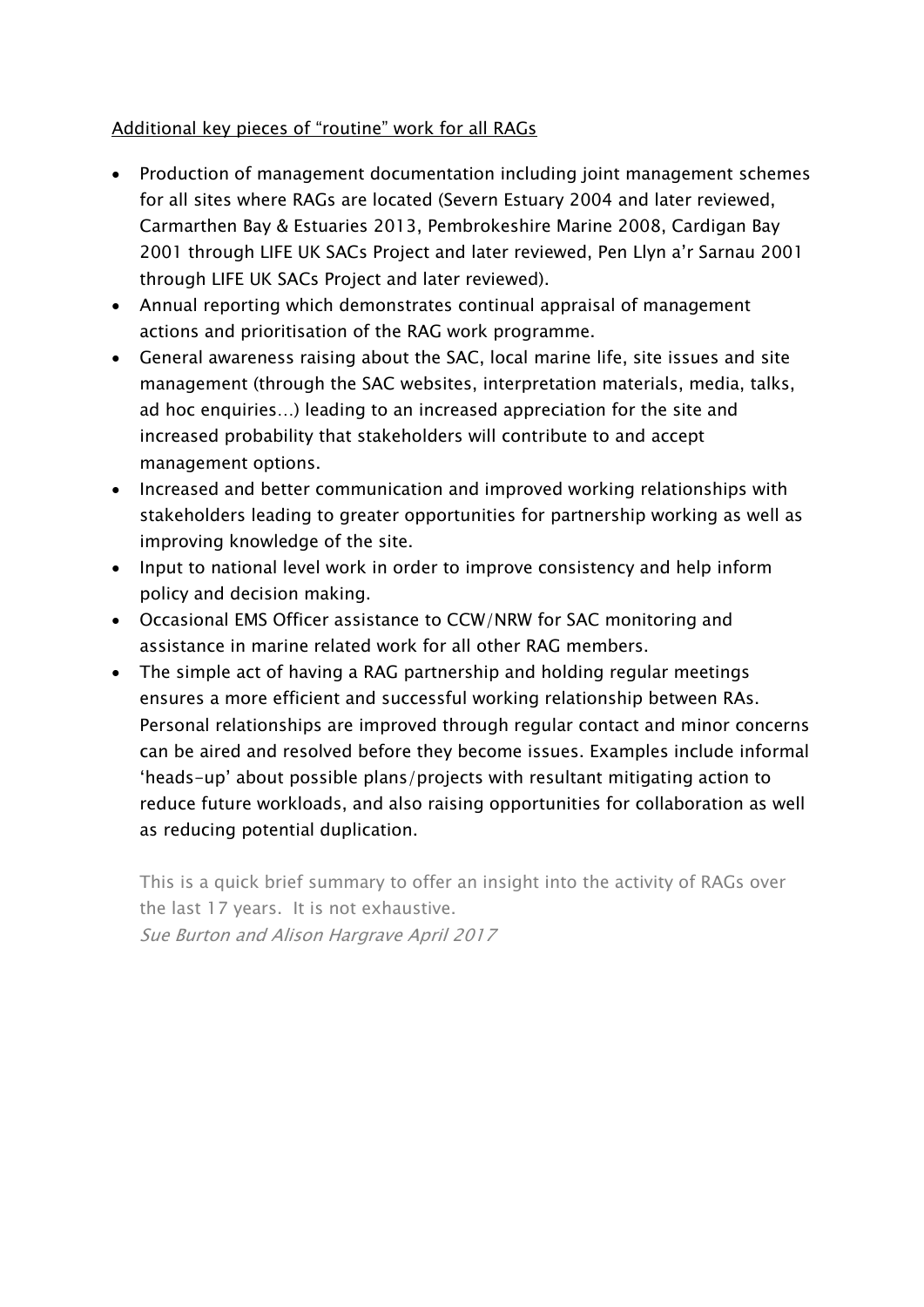## Cardigan Bay

# Marine Protected Area Officer Update of activities April 2016– March 2017

## Cardigan Bay Marine Protected Area visitor's centre, New Quay

The promotion and delivery of environmental education activities along with the provision of interpretation information relating to local marine eco-systems informs, engages and inspires both local communities and visitor's to the Ceredigion coast.

Total number of visitor to the information centre April 2016 – March 2017: 8789

#### Events

#### Public 'Dolphin Watch' events

Held weekly to raise awareness of the special marine wildlife that can be observed by land based watching and to promote the Ceredigion Marine Code of Conduct.

|                | Total number of participants - 328 (number participating each month listed below) |                 |
|----------------|-----------------------------------------------------------------------------------|-----------------|
| $May - 37$     | lune – 46                                                                         | March 2017 - 24 |
| July - 42      | August - 88                                                                       |                 |
| September – 51 | October – 35                                                                      |                 |

#### 'Marine Creature Creations' workshops

Delivered to increase understanding of the issues of marine litter, particularly plastics, leading to behaviour changes to reduce litter at source. 7 Workshops run daily throughout October half term – 70 participants

#### Seashore Safaris

To raise awareness of the issues of trampling of fragile reef habitats, the seashore code and marine litter.

6 Seashore Safaris run during the summer school holidays - 98 participants

#### School shore visits

Pupils from Borth, Aberaeron, New Quay, Bro Sion Cwilt, and Aberporth all attended sessions on their local shore in 2016 - 17 covering key marine conservation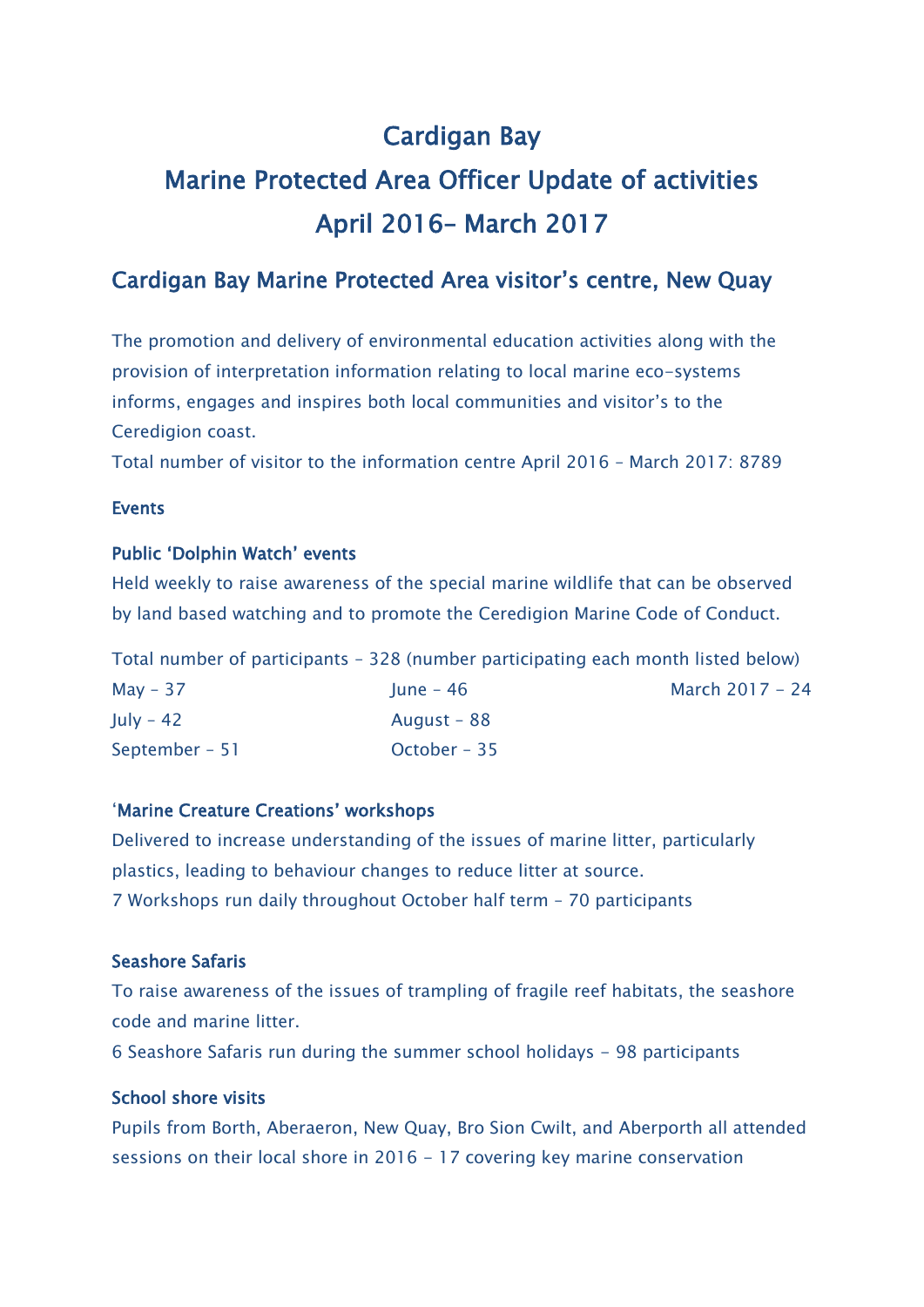messages; marine eco-system interdependence, adaptations, trampling of fragile habitats and marine litter. Total number of participants- 678

#### 'Dolphin Watch' monitoring programme

The 'Dolphin Watch' monitoring programme ran throughout the summer at Aberystwyth, New Quay harbour, New Quay Bird's Rock, Aberporth, and Mwnt. Data from last year's survey effort is currently being inputted, analysed and a report will be produced .

The MPA Officer has also supported, advised and trained Gwynedd County Council staff and volunteers to assist in the establishment of the 'Dolphin Watch' programme on the Gwynedd coast.

#### Beach Cleans

Beach cleans are run monthly from New Quay, and four times yearly at Tan-y-Bwlch, Aberystwyth.

The MPA Officer has also encouraged and supported the communities in Borth and Aberarth, to establish regular cleans involving local residents, the local school and scouts and guides.

Total number of people who participated in beach cleans April 2016 – March 2017: 328.

#### **Consultations**

The MPA Officer has responded to the following WG consultations in 2016 – 17: SAC - Harbour porpoise SPA – Red throated diver New Quay – Quay Fresh WG Marine Protected Area management review EIA consultation Marine and Fisheries Stakeholder Consultation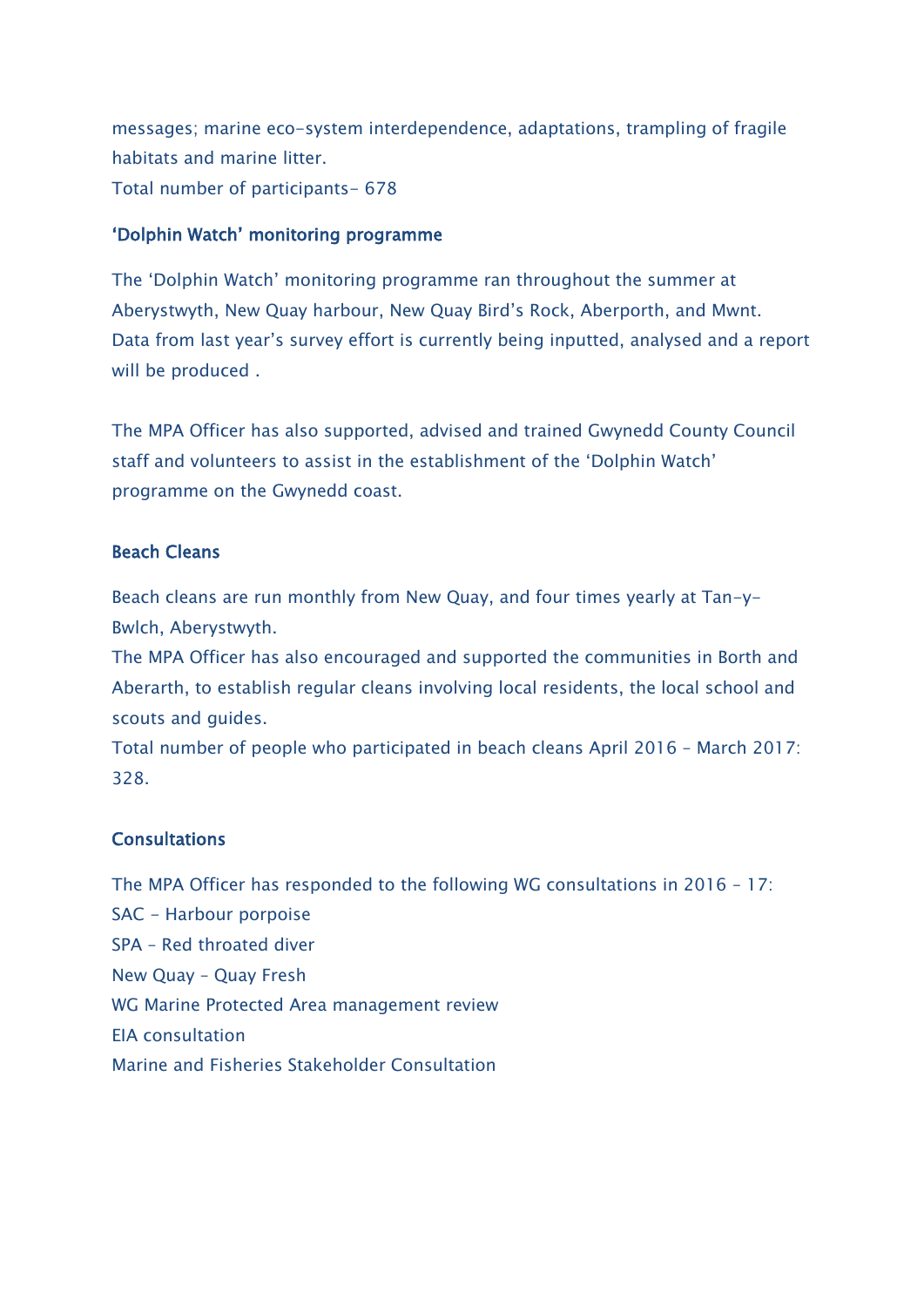## Interpretation: leaflet creation and distribution and development of appropriate signage

Rock pooling leaflets were distributed from the Cardigan Bay Marine Protected Area visitor's centre. Crabbing leaflets were distributed from the visor's centre and by the local shop in New Quay selling crabbing gear. Leaflets were also distributed daily to crabbers on New Quay harbour wall by the MPA Officer.

To increase awareness of the needs of pupping seals and to a reduce disturbance from access and recreation, leaflets have been distributed to cafes, pubs and caravan parks along the coast of the SAC. Seasonal interpretation boards to raise awareness were designed, produced and erected during the August – November seal pupping season. 12 boards were produced in total. These were located at 7 sites along the SAC coast; New Quay - Traeth y Dolau, Cwm Tydu, Llangrannog, Tresaith, Mwnt, Penbryn and Ceibwr Bay.

The seal pupping awareness campaign was promoted through social media by Ceredigion County Council Press Officer Dana Thomas and NRW Press Officer, .Laura Morris.

#### Response from Laura Morris (NRW Press Officer):

"You will be pleased to know that we had a really positive response to this on social media with 37 shares and reaching over 3000 people. We also had 26 retweets on Twitter, reaching over 38,000 people".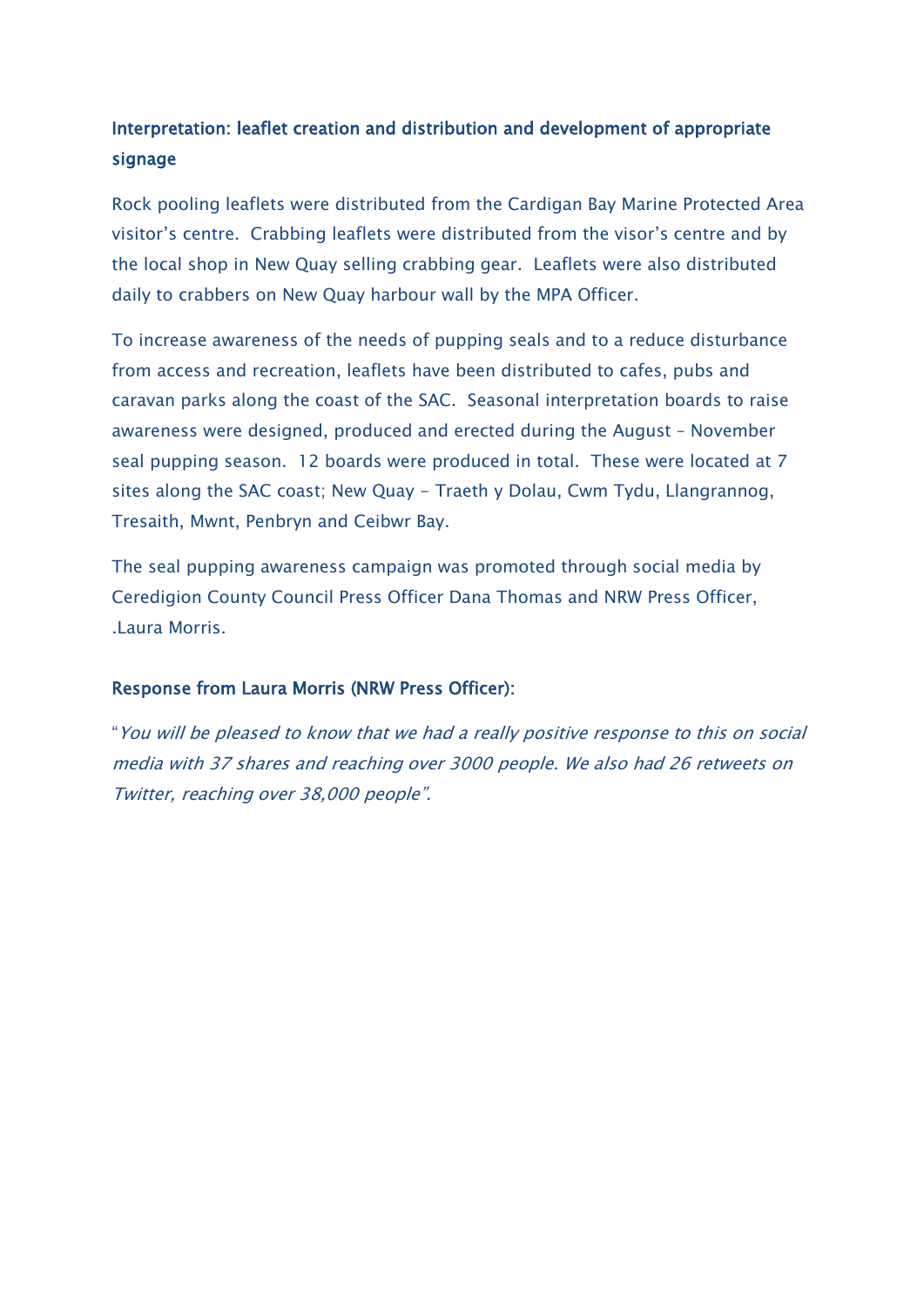## Llangrannog, Penbryn, Tresaith, Mwnt, Ceibwr Bay



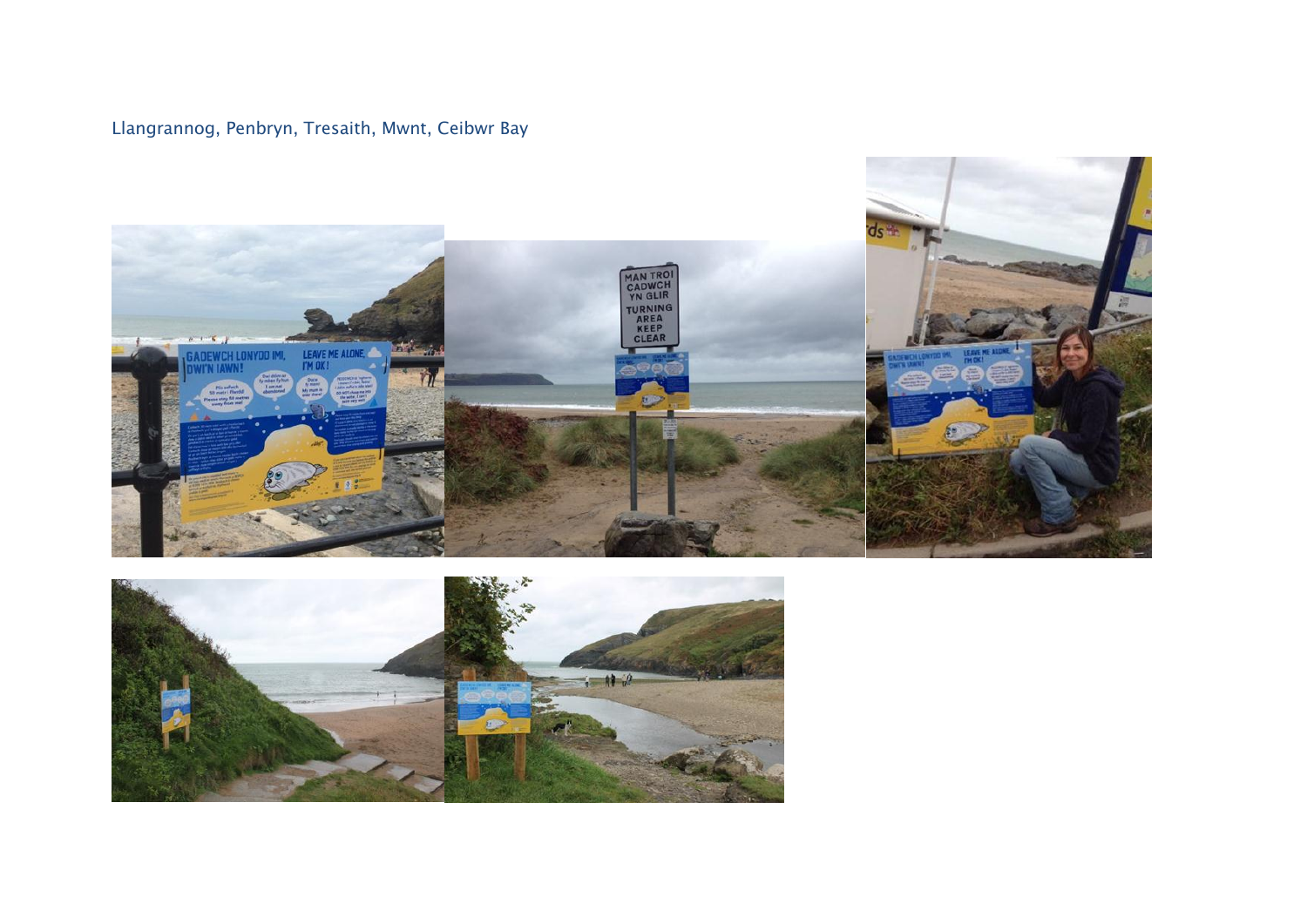Cwm Tydu - below. Bottom left – Traeth y Dolau, New Quay. Bottom right – 'Dolphin Watch' training.